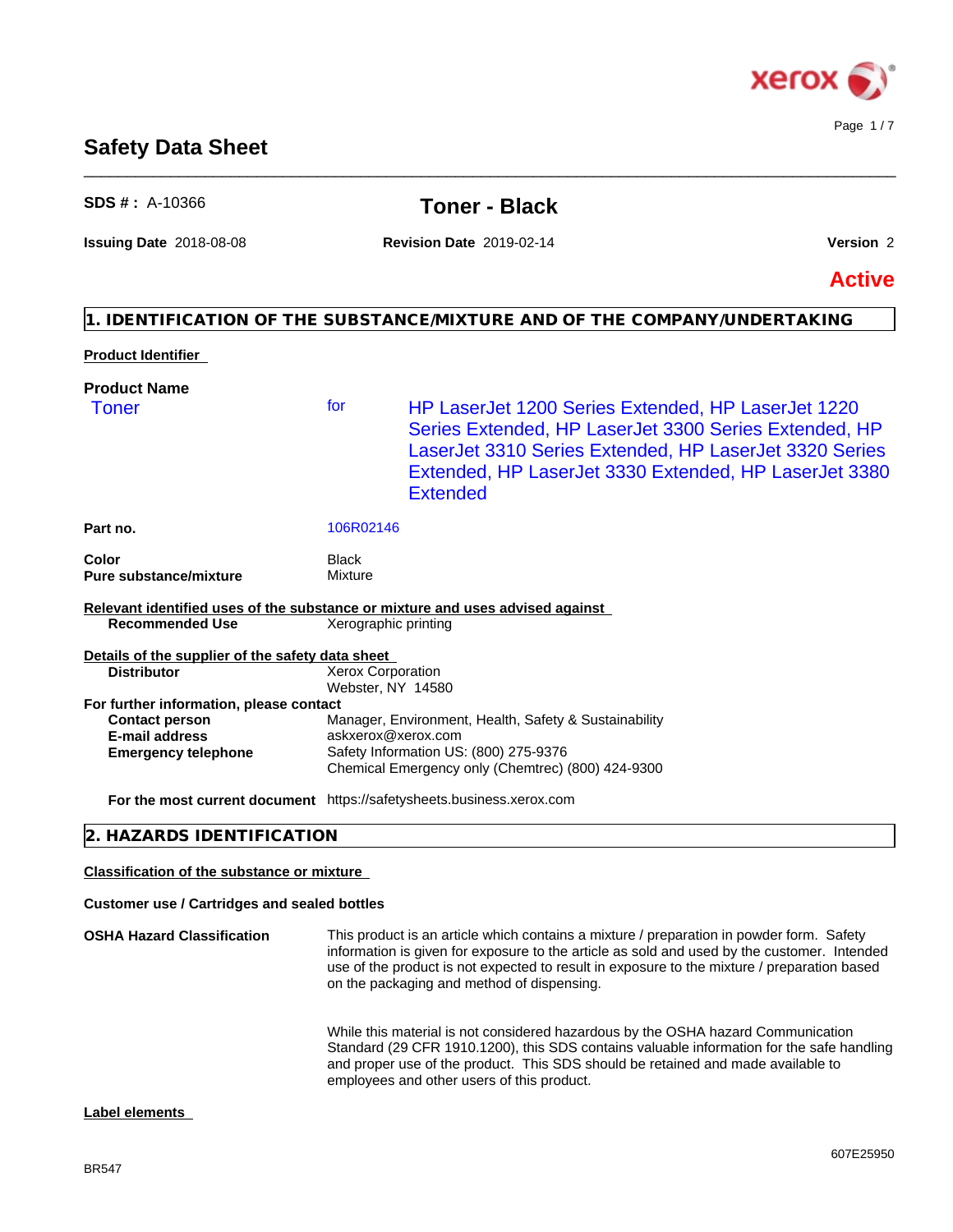

| <b>Signal Word</b>              | None          |
|---------------------------------|---------------|
| <b>Hazard Statements</b>        | None required |
| <b>Precautionary Statements</b> | None required |

#### **Other hazards**

Not a PBT according to REACH Annex XIII May form explosible dust-air mixture if dispersed

#### **3. COMPOSITION/INFORMATION ON INGREDIENTS**

#### **Mixtures**

| <b>Chemical Name</b>     | CAS No.    | Weight % | <b>Classification (Reg.</b><br>1272/2008) | <b>Hazard Statements I</b> |
|--------------------------|------------|----------|-------------------------------------------|----------------------------|
| Iron oxide               | 1317-61-9  | 25-60    | $\sim$                                    | $\sim$                     |
| Styrene acrylate polymer | 25036-16-2 | 25-60    | $\sim$ $\sim$                             | $\sim$ $\sim$              |
| Amorphous silica         | 7631-86-9  | <15      | $\sim$                                    | $\sim$                     |
| Polypropylene wax        | 9003-07-0  | ר:-ו     | $\overline{\phantom{a}}$                  |                            |
| Carbon black             | 1333-86-4  |          | $\overline{\phantom{a}}$                  | $- -$                      |

"--" indicates no classification or hazard statements apply.

#### **4. FIRST AID MEASURES**

#### **Description of first-aid measures**

| <b>General advice</b><br>Show this material safety data sheet to the doctor in attendance.<br>Eye contact<br>continue flushing for at least 15 minutes<br>Wash skin with soap and water<br><b>Skin contact</b><br>Move to fresh air<br><b>Inhalation</b><br>Rinse mouth with water and afterwards drink plenty of water or milk<br>Ingestion<br>Most important symptoms and effects, both acute and delayed<br>Acute toxicity<br>No known effect<br><b>Eyes</b><br><b>Skin</b><br>No known effect<br>No known effect<br><b>Inhalation</b><br>No known effect<br>Ingestion<br><b>Main symptoms</b><br>Overexposure may cause:<br>mild respiratory irritation similar to nuisance dust.<br><b>Aggravated Medical Conditions</b><br>None under normal use conditions<br>Indication of immediate medical attention and special treatment needed<br><b>Protection of first-aiders</b><br>No special protective equipment required<br>Treat symptomatically<br>Notes to physician<br>5. FIRE-FIGHTING MEASURES |                                                                                               |
|----------------------------------------------------------------------------------------------------------------------------------------------------------------------------------------------------------------------------------------------------------------------------------------------------------------------------------------------------------------------------------------------------------------------------------------------------------------------------------------------------------------------------------------------------------------------------------------------------------------------------------------------------------------------------------------------------------------------------------------------------------------------------------------------------------------------------------------------------------------------------------------------------------------------------------------------------------------------------------------------------------|-----------------------------------------------------------------------------------------------|
|                                                                                                                                                                                                                                                                                                                                                                                                                                                                                                                                                                                                                                                                                                                                                                                                                                                                                                                                                                                                          | For external use only. When symptoms persist or in all cases of doubt seek medical advice.    |
|                                                                                                                                                                                                                                                                                                                                                                                                                                                                                                                                                                                                                                                                                                                                                                                                                                                                                                                                                                                                          |                                                                                               |
|                                                                                                                                                                                                                                                                                                                                                                                                                                                                                                                                                                                                                                                                                                                                                                                                                                                                                                                                                                                                          | Immediately flush with plenty of water. After initial flushing, remove any contact lenses and |
|                                                                                                                                                                                                                                                                                                                                                                                                                                                                                                                                                                                                                                                                                                                                                                                                                                                                                                                                                                                                          |                                                                                               |
|                                                                                                                                                                                                                                                                                                                                                                                                                                                                                                                                                                                                                                                                                                                                                                                                                                                                                                                                                                                                          |                                                                                               |
|                                                                                                                                                                                                                                                                                                                                                                                                                                                                                                                                                                                                                                                                                                                                                                                                                                                                                                                                                                                                          |                                                                                               |
|                                                                                                                                                                                                                                                                                                                                                                                                                                                                                                                                                                                                                                                                                                                                                                                                                                                                                                                                                                                                          |                                                                                               |
|                                                                                                                                                                                                                                                                                                                                                                                                                                                                                                                                                                                                                                                                                                                                                                                                                                                                                                                                                                                                          |                                                                                               |
|                                                                                                                                                                                                                                                                                                                                                                                                                                                                                                                                                                                                                                                                                                                                                                                                                                                                                                                                                                                                          |                                                                                               |
|                                                                                                                                                                                                                                                                                                                                                                                                                                                                                                                                                                                                                                                                                                                                                                                                                                                                                                                                                                                                          |                                                                                               |
|                                                                                                                                                                                                                                                                                                                                                                                                                                                                                                                                                                                                                                                                                                                                                                                                                                                                                                                                                                                                          |                                                                                               |
|                                                                                                                                                                                                                                                                                                                                                                                                                                                                                                                                                                                                                                                                                                                                                                                                                                                                                                                                                                                                          |                                                                                               |
|                                                                                                                                                                                                                                                                                                                                                                                                                                                                                                                                                                                                                                                                                                                                                                                                                                                                                                                                                                                                          |                                                                                               |
|                                                                                                                                                                                                                                                                                                                                                                                                                                                                                                                                                                                                                                                                                                                                                                                                                                                                                                                                                                                                          |                                                                                               |
|                                                                                                                                                                                                                                                                                                                                                                                                                                                                                                                                                                                                                                                                                                                                                                                                                                                                                                                                                                                                          |                                                                                               |
|                                                                                                                                                                                                                                                                                                                                                                                                                                                                                                                                                                                                                                                                                                                                                                                                                                                                                                                                                                                                          |                                                                                               |
|                                                                                                                                                                                                                                                                                                                                                                                                                                                                                                                                                                                                                                                                                                                                                                                                                                                                                                                                                                                                          |                                                                                               |
|                                                                                                                                                                                                                                                                                                                                                                                                                                                                                                                                                                                                                                                                                                                                                                                                                                                                                                                                                                                                          |                                                                                               |
|                                                                                                                                                                                                                                                                                                                                                                                                                                                                                                                                                                                                                                                                                                                                                                                                                                                                                                                                                                                                          |                                                                                               |
|                                                                                                                                                                                                                                                                                                                                                                                                                                                                                                                                                                                                                                                                                                                                                                                                                                                                                                                                                                                                          |                                                                                               |

**Extinguishing media** Use water spray or fog; do not use straight streams, Foam **Unsuitable extinguishing media** Do not use a solid water stream as it may scatterand spread fire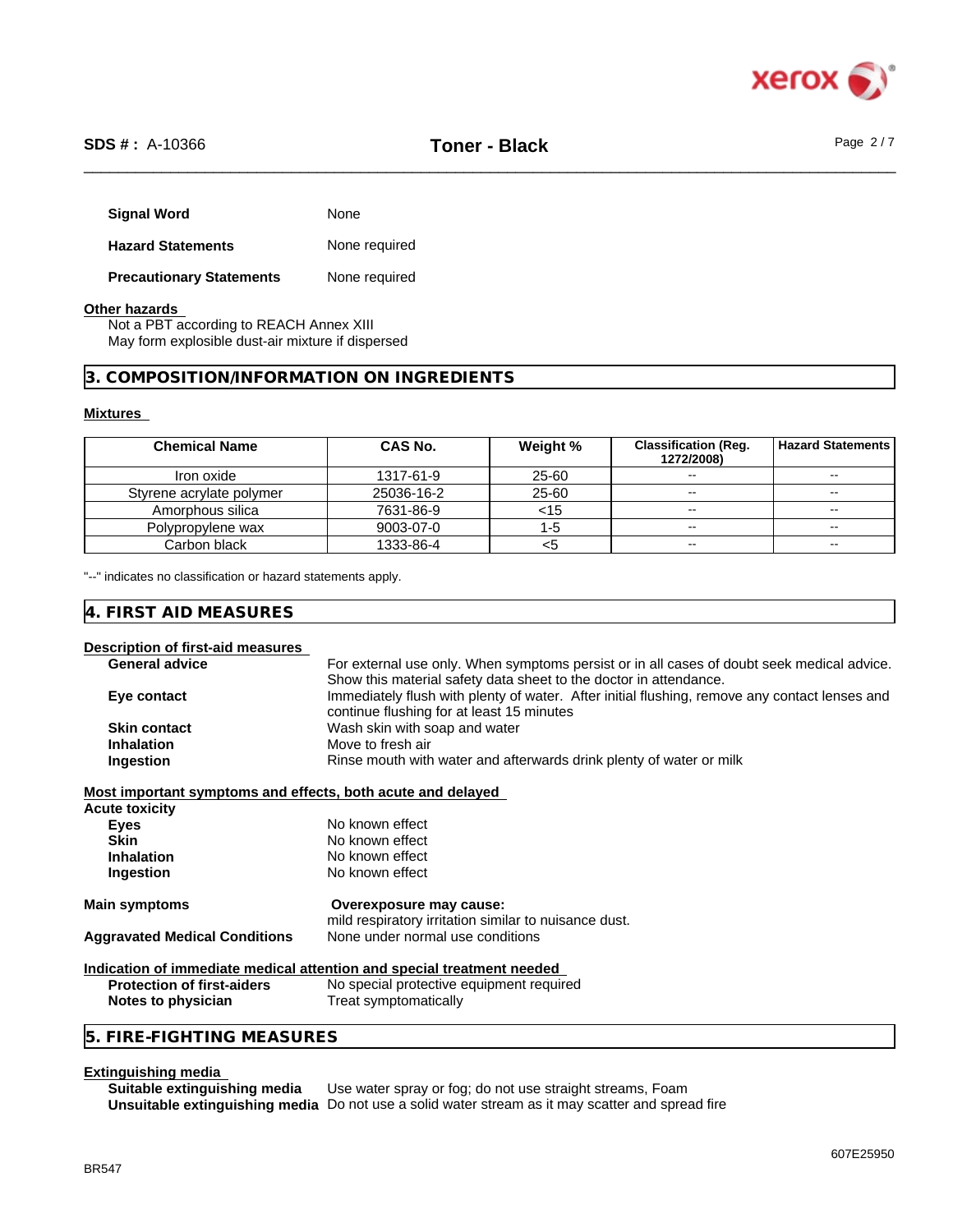

#### **Special hazards arising from the substance or mixture**

Fine dust dispersed in air, in sufficient concentrations, and in the presence of an ignition source is a potential dust explosion hazard

#### **Hazardous combustion products**

Hazardous decomposition products due to incomplete combustion, Carbon oxides, Nitrogen oxides (NOx)

#### **Advice for fire-fighters**

In the event of fire and/or explosion do not breathe fumes. Wear fire/flame resistant/retardant clothing. Use self-contained pressure-demand breathing apparatus if needed to prevent exposure to smoke or airborne toxins. Wear self-contained breathing apparatus and protective suit

#### **Other information**

**Flammability** Not flammable. Will not readily ignite. **Flash point** Not applicable

#### **6. ACCIDENTAL RELEASE MEASURES**

**Personal precautions, protective equipment and emergency procedures** Avoid breathing dust

#### **Environmental precautions**

No special environmental precautions required

### **Methods and material for containment and cleaning up**

**Methods for containment** 

**Methods for cleaning up** Use a vacuum cleaner to remove excess, then wash with COLD water. Hot water fuses the toner making it difficult to remove

#### **Reference to other sections**

The environmental impact of this product has not been fully investigated

However, this preparation is not expected to present significant adverse environmental effects.

| <b>CTODACE</b><br>די<br>` ANL<br>IANDI<br>ING<br>17.<br>. .<br>RAGE<br>. .<br>$\overline{\phantom{0}}$<br>$\cdots$ |  |
|--------------------------------------------------------------------------------------------------------------------|--|
|                                                                                                                    |  |

#### **Precautions for safe handling**

**Advice on safe handling** Handle in accordance with good industrial hygiene and safety practice, Avoid dust accumulation in enclosed space, Prevent dust cloud

**Hygiene measures** None under normal use conditions

#### **Conditions for safe storage, including any incompatibilities**

**Technical measures and storage** Keep container tightly closed in a dry and well-ventilated place, Store at room temperature **conditions**

**Incompatible products** None

**Specific end uses**

Xerographic printing

#### **8. EXPOSURE CONTROLS/PERSONAL PROTECTION**

**Control parameters Exposure Limits**

**ACGIH TLV TWA** 10 mg/m<sup>3</sup> (inhalable particles)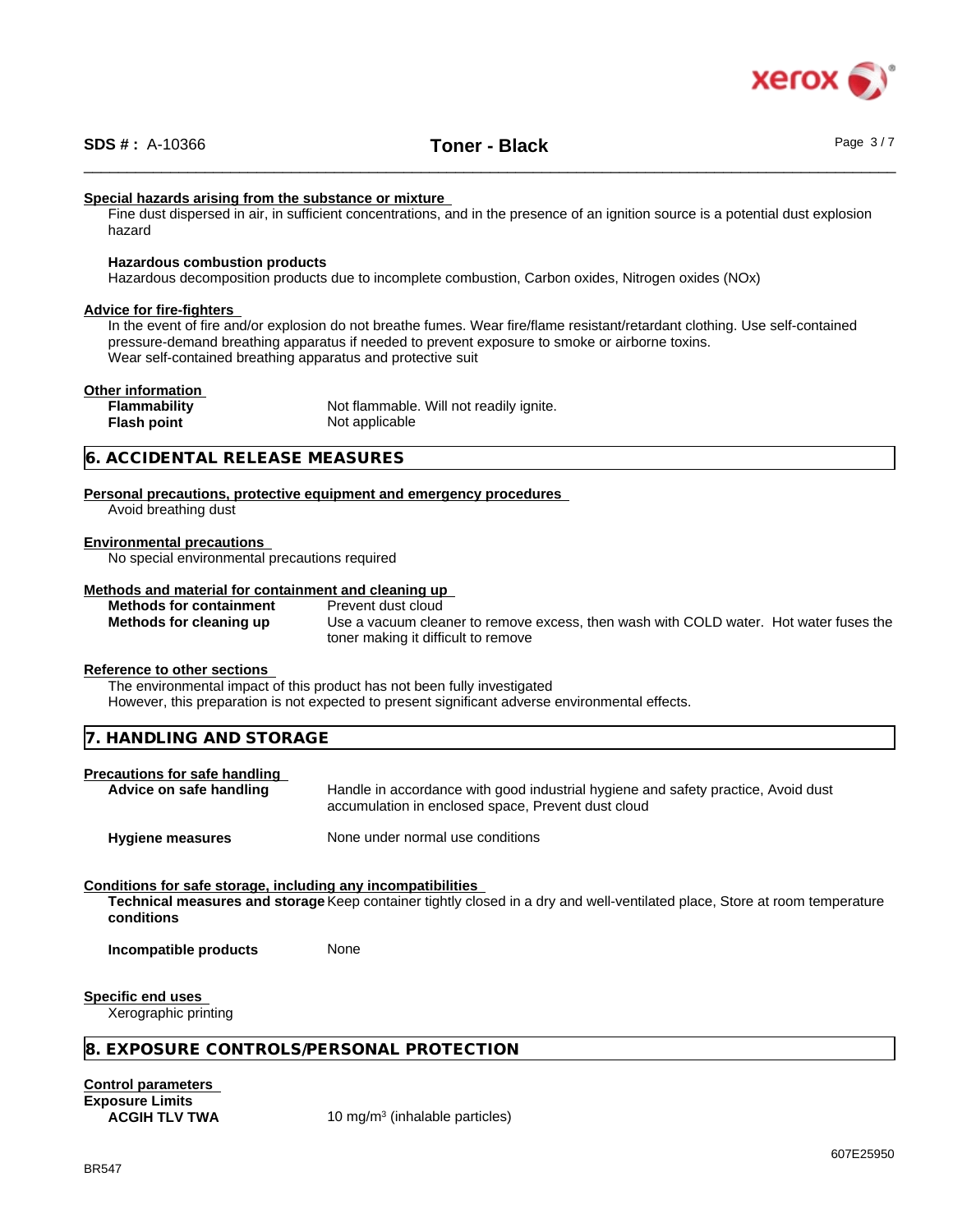

| <b>ACGIH TLV TWA</b>        | $3$ mg/m <sup>3</sup> (respirable dust)   |
|-----------------------------|-------------------------------------------|
| <b>OSHA PEL TWA</b>         | 15 mg/m $3$ (total dust)                  |
| <b>OSHA PEL TWA</b>         | 5 mg/m <sup>3</sup> (respirable dust)     |
| <b>Xerox Exposure Limit</b> | $2.5 \text{ mg/m}^3$ (total dust)         |
| <b>Xerox Exposure Limit</b> | $0.4$ mg/m <sup>3</sup> (respirable dust) |

#### **Component Information**

| $\sim$<br>Chemical<br><b>Name</b> | ACGIH <sup>-</sup><br>-- - -<br>. . | OSHA PEI           |
|-----------------------------------|-------------------------------------|--------------------|
| black<br>Carbon                   | TWA.<br>`ma/m∙                      | TWA .<br>-<br>ma/m |

## **Exposure controls**

**Engineering measures** None under normal use conditions

#### **Individual protection measures, such as personal protective equipment (PPE)**

| <b>Eye/Face protection</b>    | N |
|-------------------------------|---|
| <b>Hand protection</b>        | N |
| Skin and body protection      | N |
| <b>Respiratory protection</b> | N |
| <b>Thermal hazards</b>        | N |

**Io special protective equipment required lo special protective equipment required Skin and body protection** No special protective equipment required **Robishiration** bespirations approxing **Thermal hazards** None under normal processing

**Environmental Exposure Controls** Keep out of drains, sewers, ditches and waterways

### **9. PHYSICAL AND CHEMICAL PROPERTIES**

### **Information on basic physical and chemical properties**

| Appearance<br><b>Physical state</b><br>Color                                                                                                                                                                                               | Powder<br>Solid<br>Black          |                                                                                                                                                                                                     | Odor<br><b>Odor threshold</b><br>рH | Faint<br>Not applicable<br>Not applicable                                                    |
|--------------------------------------------------------------------------------------------------------------------------------------------------------------------------------------------------------------------------------------------|-----------------------------------|-----------------------------------------------------------------------------------------------------------------------------------------------------------------------------------------------------|-------------------------------------|----------------------------------------------------------------------------------------------|
| <b>Flash point</b>                                                                                                                                                                                                                         |                                   | Not applicable                                                                                                                                                                                      |                                     |                                                                                              |
| <b>Boiling point/range</b><br>Softening point                                                                                                                                                                                              |                                   | Not applicable<br>49 - 60 °C                                                                                                                                                                        | 120 - 140 °F                        |                                                                                              |
| <b>Evaporation rate</b><br><b>Flammability</b>                                                                                                                                                                                             | <b>Flammability Limits in Air</b> | Not applicable<br>Not flammable. Will not readily ignite.<br>Not applicable                                                                                                                         |                                     |                                                                                              |
| Vapor pressure<br>Vapor density<br><b>Specific gravity</b><br><b>Water solubility</b><br><b>Partition coefficient</b><br><b>Autoignition temperature</b><br><b>Viscosity</b><br><b>Explosive properties</b><br><b>Oxidizing properties</b> | <b>Decomposition temperature</b>  | Not applicable<br>Not applicable<br>$\sim$ 2<br>Negligible<br>Not applicable<br>Not applicable<br>Not determined<br>Not applicable<br>source is a potential dust explosion hazard<br>Not applicable |                                     | Fine dust dispersed in air, in sufficient concentrations, and in the presence of an ignition |
| Other information<br>Nono.                                                                                                                                                                                                                 |                                   |                                                                                                                                                                                                     |                                     |                                                                                              |

None

**10. STABILITY AND REACTIVITY**

#### **Reactivity**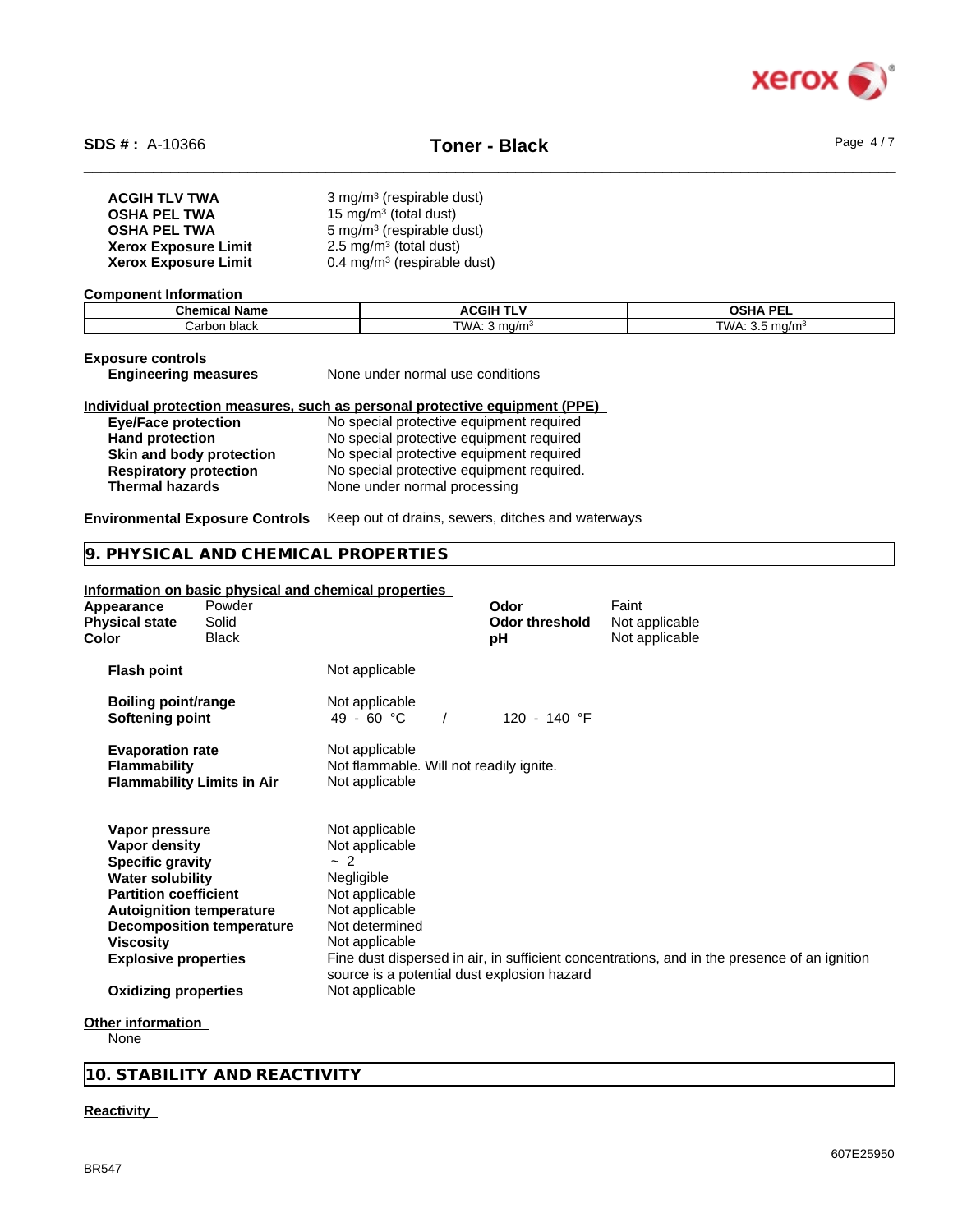

No dangerous reaction known under conditions of normal use

#### **Chemical stability**

Stable under normal conditions.

#### **Possibility of hazardous reactions**

**Hazardous reactions** None under normal processing **Hazardous polymerization** Hazardous polymerization does not occur

#### **Conditions to avoid**

Prevent dust cloud, Fine dust dispersed in air, in sufficient concentrations, and in the presence of an ignition source is a potential dust explosion hazard

#### **Incompatible Materials**

None

#### **Hazardous decomposition products**

None under normal use

#### **11. TOXICOLOGICAL INFORMATION**

*The toxicity data noted below is based on the test results of similar reprographic materials.*

#### **Information on toxicological effects**

#### **Acute toxicity Product Information**

| ~~~~~~~~~~~~~~         |                                       |  |  |
|------------------------|---------------------------------------|--|--|
| Irritation             | No skin irritation, No eye irritation |  |  |
| Oral LD50              | $> 5$ g/kg (rat)                      |  |  |
| <b>Dermal LD50</b>     | $> 5$ g/kg (rabbit)                   |  |  |
| <b>LC50 Inhalation</b> | $> 5$ mg/L (rat, 4 hr)                |  |  |

#### **Component Information**

| <b>Chemical Name</b> | LC50 Inhalation    | Dermal LD50          | Oral LD50                 |
|----------------------|--------------------|----------------------|---------------------------|
| Iron oxide           |                    |                      | ˈRat .<br>10000 mg/kg     |
| Amorphous silica     | Rat<br>$>2.2$ ma/L | >2000 mg/kg (Rabbit) | . Rat '<br>>5000 mg/kg    |
| Carbon black         |                    | Rabbit<br>3 g/kg     | ′ Rat ,<br>15400 mg/kg (1 |

#### **Chronic toxicity**

| <b>Sensitization</b>        | No sensitization responses were observed |
|-----------------------------|------------------------------------------|
| <b>Neurological Effects</b> | No information available                 |
| Target organ effects        | None known                               |
|                             |                                          |

### **CMR Effects**

| <b>Mutagenic effects</b><br><b>Reproductive toxicity</b> | Not mutagenic in AMES Test<br>This product does not contain any known or suspected reproductive hazards |            |             |
|----------------------------------------------------------|---------------------------------------------------------------------------------------------------------|------------|-------------|
| Carcinogenicity                                          | See "Other Information" in this section.                                                                |            |             |
| <b>Chemical Name</b>                                     |                                                                                                         | <b>NTP</b> | <b>IARC</b> |
| Carbon black                                             |                                                                                                         |            | 2B          |

#### **Other information**

The IARC (International Agency for Research on Cancer) has listed carbon black as "possibly carcinogenic to humans". However, Xerox has concluded that the presence of carbon black in this mixture does not present a health hazard. The IARC classification is based on studies evaluating pure, "free" carbon black. In contrast, toner is a formulation composed of specially prepared polymer and a small amount of carbon black (or other pigment). In the process of making toner, the small amount of carbon black becomes encapsulated within a matrix. Xerox has performed extensive testing of toner, including a chronic bioassay (test for potential carcinogenicity). Exposure to toner did not produce evidence of cancer in exposed animals. The results were submitted to regulatory agencies and published extensively.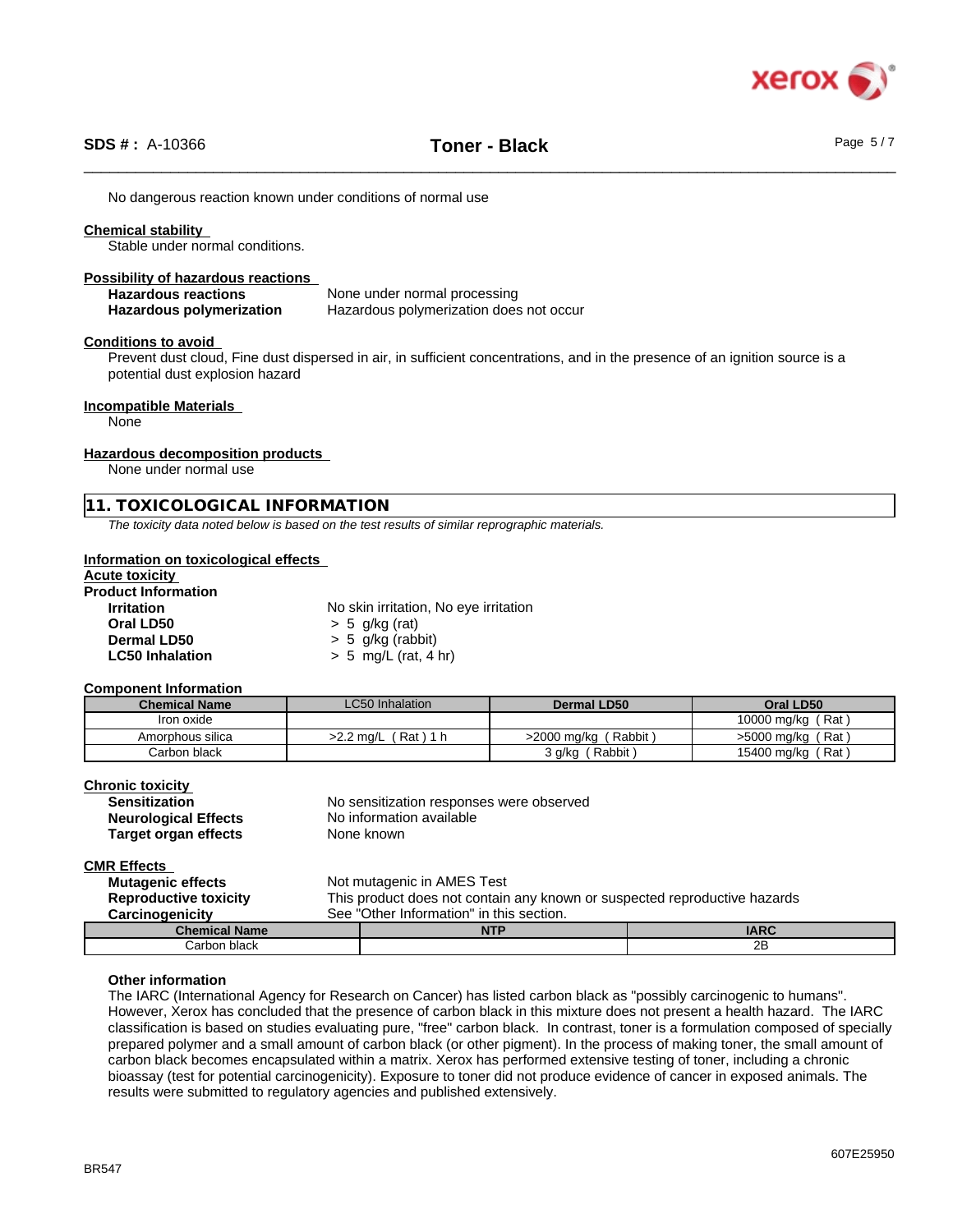

# \_\_\_\_\_\_\_\_\_\_\_\_\_\_\_\_\_\_\_\_\_\_\_\_\_\_\_\_\_\_\_\_\_\_\_\_\_\_\_\_\_\_\_\_\_\_\_\_\_\_\_\_\_\_\_\_\_\_\_\_\_\_\_\_\_\_\_\_\_\_\_\_\_\_\_\_\_\_\_\_\_\_\_\_\_\_\_\_\_\_\_\_\_\_ **SDS # :** A-10366 **Toner - Black** Page 6 / 7

| Other toxic effects      |                |  |
|--------------------------|----------------|--|
| <b>Aspiration Hazard</b> | Not applicable |  |
| Other adverse effects    | None known     |  |

#### **12. ECOLOGICAL INFORMATION**

#### **Toxicity**

On available data, the mixture / preparation is not harmful to aquatic life

#### **Component Information**

| <b>Chemical Name</b> | <b>Toxicity to algae</b>                                   | <b>Toxicity to fish</b>                      | Toxicitv to<br>microorganisms | Toxicity to daphnia and<br>lother aquatic invertebrates |
|----------------------|------------------------------------------------------------|----------------------------------------------|-------------------------------|---------------------------------------------------------|
| Amorphous silica     | 440 mg/L EC50 72 h<br>(Pseudokirchneriella<br>subcapitata) | $LC50 = 5000$ mg/L<br>Brachydanio rerio 96 h |                               | $EC50 = 7600$ mg/L 48 h                                 |
| Carbon black         |                                                            |                                              |                               | EC50 > 5600 mg/L 24 h                                   |

#### **Persistence and degradability**

Not readily biodegradable

#### **Bioaccumulative potential**

Bioaccumulation is unlikely

#### **Mobility in soil**

Insoluble in water

#### **Other adverse effects**

The environmental impact of this product has not been fully investigated. However, this preparation is not expected to present significant adverse environmental effects.

**13. DISPOSAL CONSIDERATIONS**

| Waste treatment methods<br><b>Waste Disposal Methods</b> |                          | Can be landfilled or incinerated, when in compliance with local regulations<br>If incineration is to be carried out, care must be exercised to prevent dust clouds forming. |  |  |
|----------------------------------------------------------|--------------------------|-----------------------------------------------------------------------------------------------------------------------------------------------------------------------------|--|--|
|                                                          | Contaminated packaging   | No special precautions are needed in handling this material                                                                                                                 |  |  |
|                                                          | <b>Other information</b> | Although toner is not an aquatic toxin, microplastics may be a physical hazard to aquatic life<br>and should not be allowed to enter drains, sewers, or waterways.          |  |  |

#### **14. TRANSPORT INFORMATION**

This material is not subject to regulation as a hazardous material for shipping

#### **15. REGULATORY INFORMATION**

#### **Safety, health and environmental regulations/legislation specific for the substance or mixture**

#### **OSHA Regulatory Status**

This product is an article which contains a mixture / preparation in powder form. Safety information is given for exposure to the article as sold and used by the customer. Intended use of the product is not expected to result in exposure to the mixture / preparation based on the packaging and method of dispensing.

#### **Canada**

This product has been classified in accordance with the hazard criteria of the Hazardous Products Regulations (HPR),